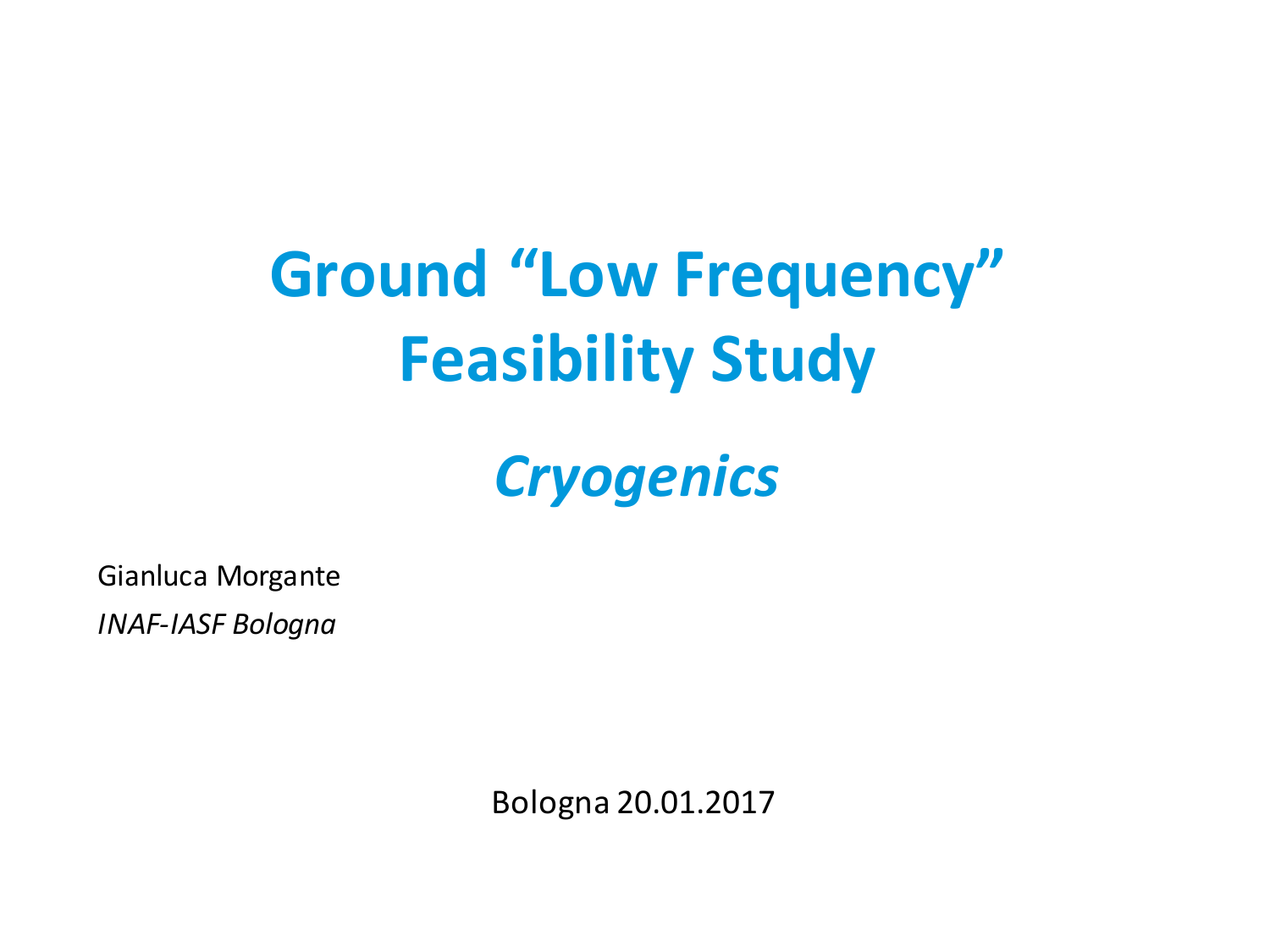# **Overview**

- $\Box$  Cryo technologies for CMB ground-based experiments
- $\Box$  Summary of present most widely used cryosolutions
- Developments of possible future technologies
- $\Box$  Outline of a possible study for cryogenic systems future developments for CMB ground-based experiments



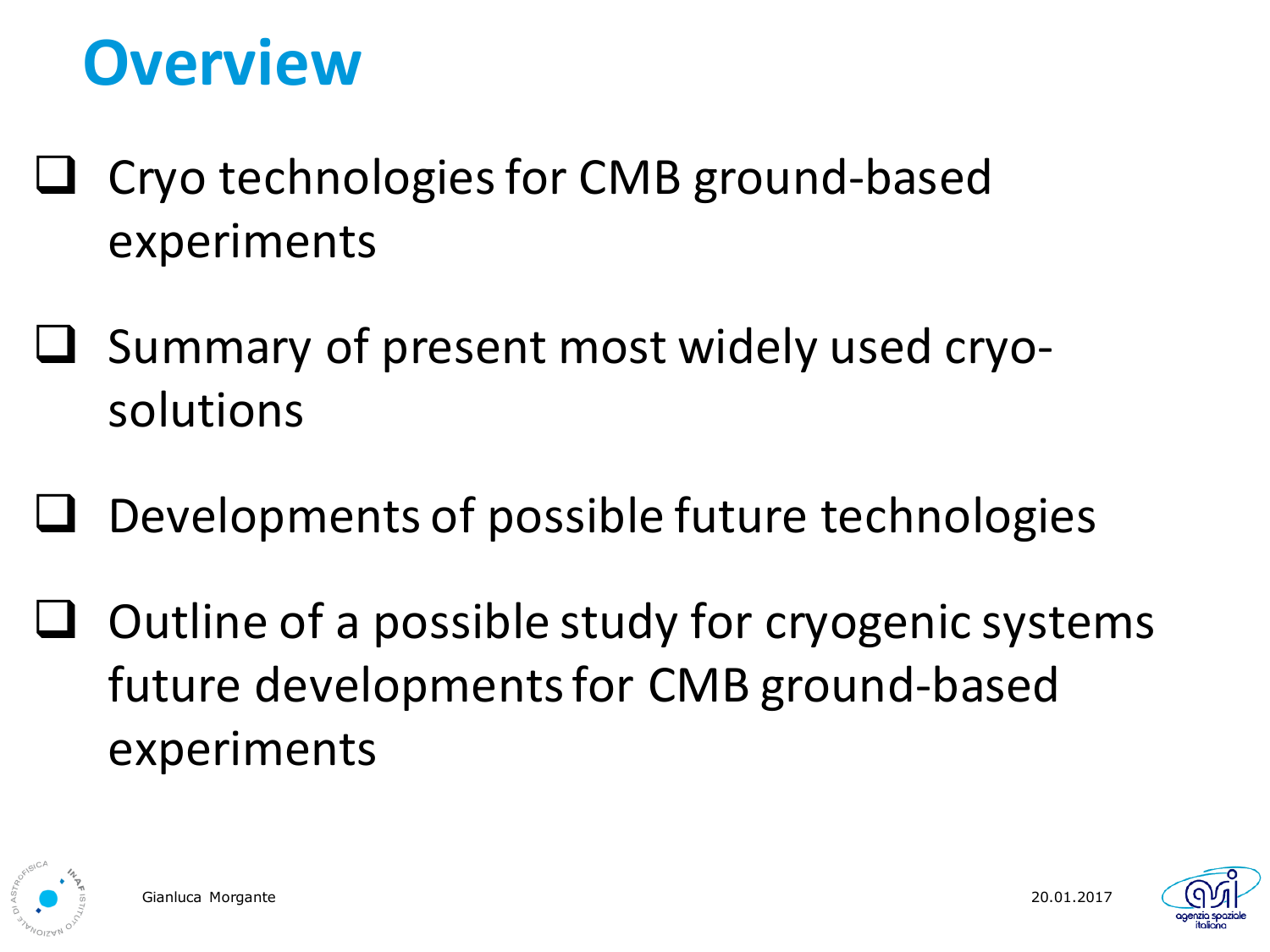### **Cryo technologies for CMB ground-based experiments**

Cryogenic **tech** is used in (ground-based) CMB experiment for:

- − detectors/focal planes/optical units cooling (both direct or as precooling)
- − cryostats
- − temperature control stages

#### Cryogenic **devices** are:

#### q **Active**

- § Refrigerators
- $\blacksquare$  Heat switches
- Active control loops

#### **Passive**

- § Liquid storage
- § Thermal Straps
- Heat Switches
- MLI/SLI and rad control shielding
- **Thermometry**

These sub-systems integrate in a system called **cryostat** aimed to insulate (conductively, radiatively, convectively) the cold units from environment





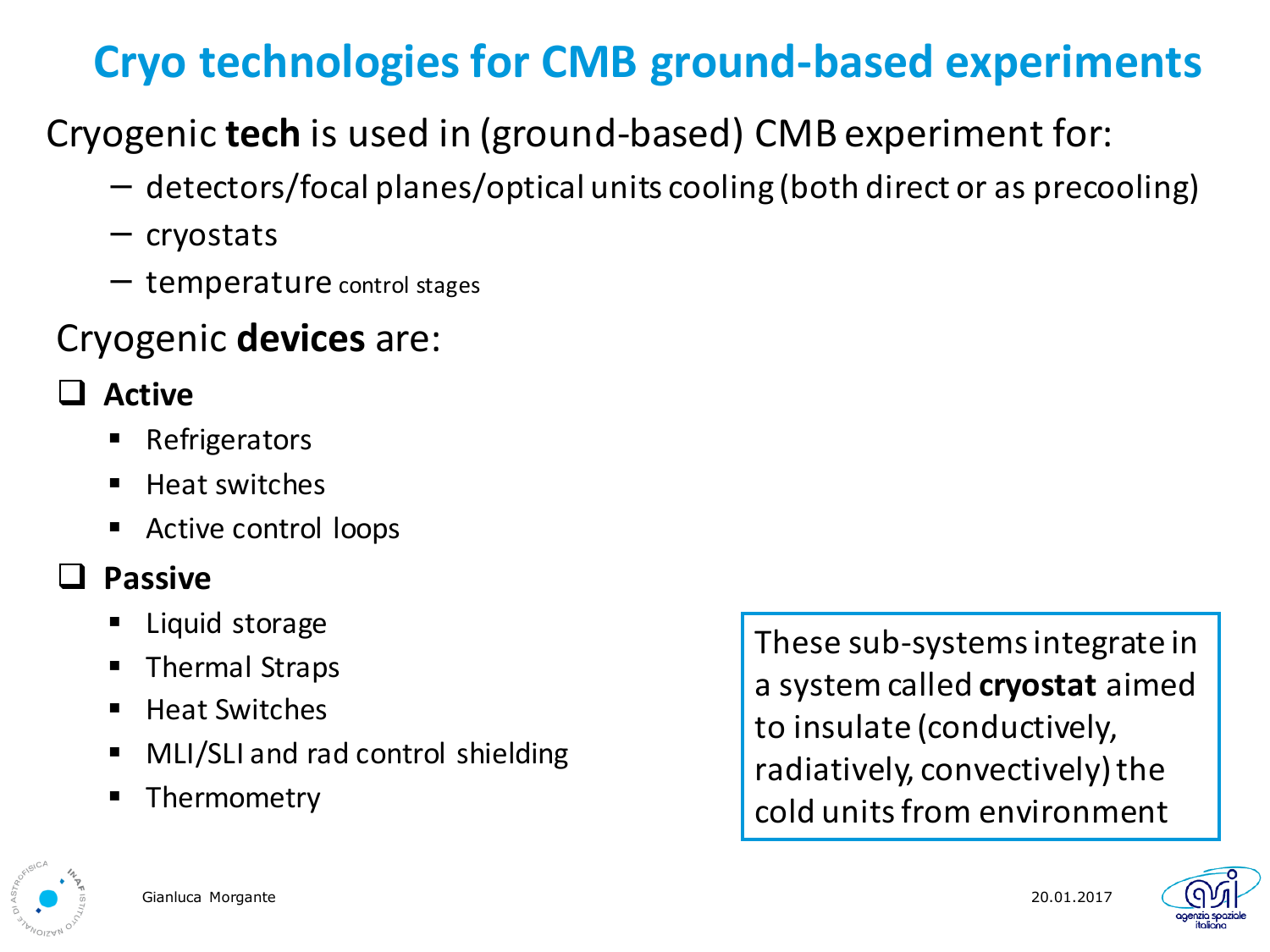### **CMB** experiments temperature scale

- □ Refrigerator working principles is defined by final **Operating T needs**
- □ Op T depends on **detectors/optics technologies** used
- $\Box$  In the past "**low frequencies**" were typically observed from ground  $\rightarrow$ **coherent detectors**
	- Coherent detectors (radiometers, polarimeters) technology typically requires  $4 - 20$ K range  $\rightarrow$  to date target T is around **20K**
- □ Recently CMB observatories operating into a limited amount of "high **frequencies**" range have been successfully implemented AND the potential extension of **bolometric detectors** to lower frequencies
	- Bolometers-type require lower temperature (and more complex  $technologies):  $0.3 - 0.1 \text{ K (or below)}$$



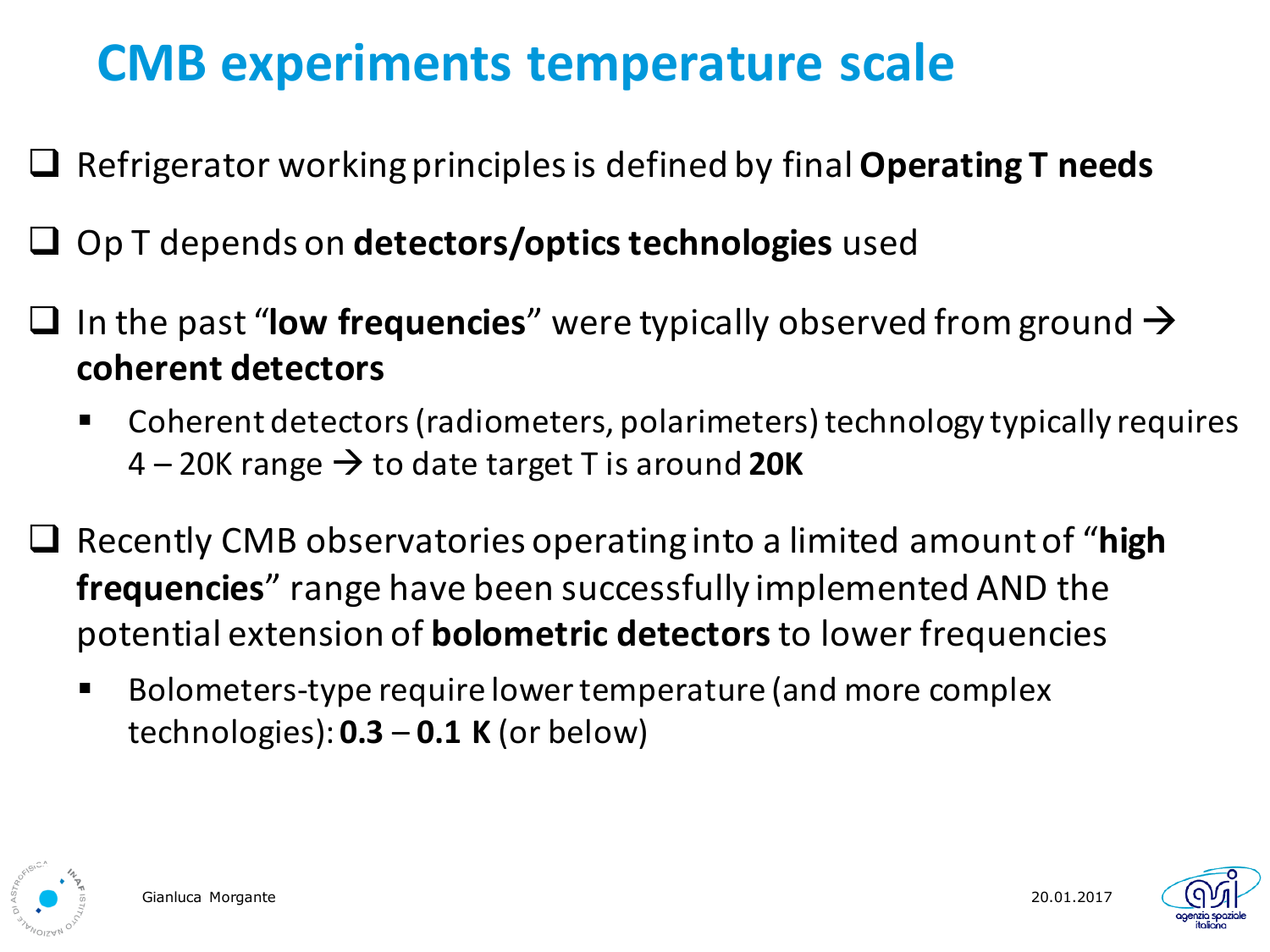## **Ground CMB exp's cryo solutions: today 1/2**

Today CMB ground experiments are in general based on the following techs

#### **Cooling above 1K**

- **100 4 K** range, dedicated to **coherent** HEMT-based receivers:
	- mechanical cryocoolers (off-the-shelf)
		- Pulse Tubes, in particular for the 15 30 K range, GM, Stirling
	- LN2/LHe (custom designs by scientific teams w/ industry support in some cases)
- 2 4 K range, typically used as **pre-coolers** for sub-K refrigerators:
	- Pulse Tubes (off-the-shelf)
	- LHeI/II (custom designs by scientific teams w/ industry support in some cases)

#### **Cooling below 1K**

- <sup>3</sup>He or <sup>3</sup>He/<sup>4</sup>He **sorption** coolers (typically custom made by scientific teams)
- dilution refri (custom designed by scientific teams but availability on the market in rapid growth)



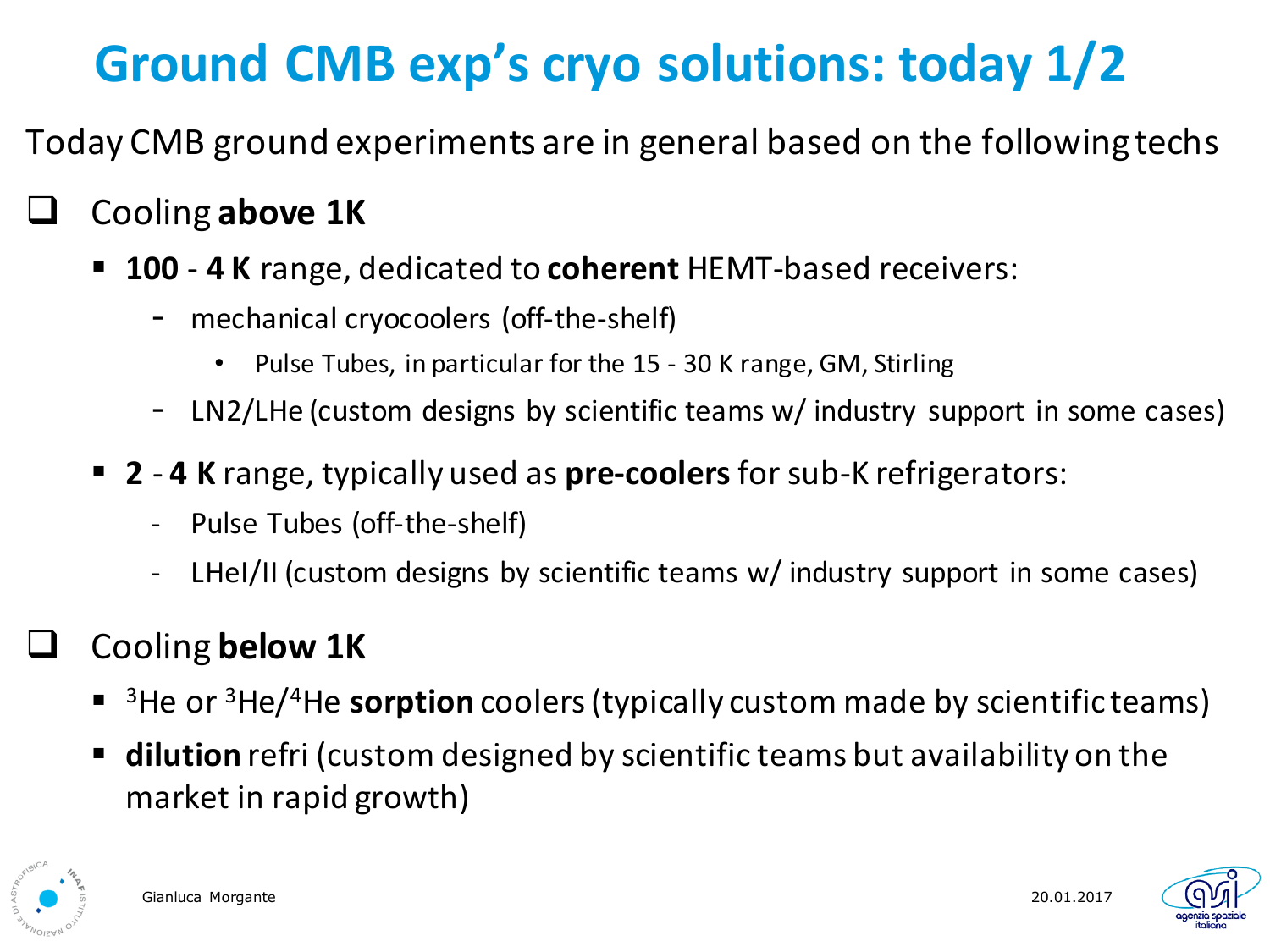### **Ground CMB exp's cryo solutions: today 2/2**

#### **Q** Temperature **control** stages

PID based control loops (thermistor/heater couples)

#### q Heat **switches**

■ active gas systems (gas depending on T)

#### **High conductance links:**

- $\blacksquare$  Cu straps
- **Low conductance struts:** 
	- GFRP, Kevlar, SS, CFRP





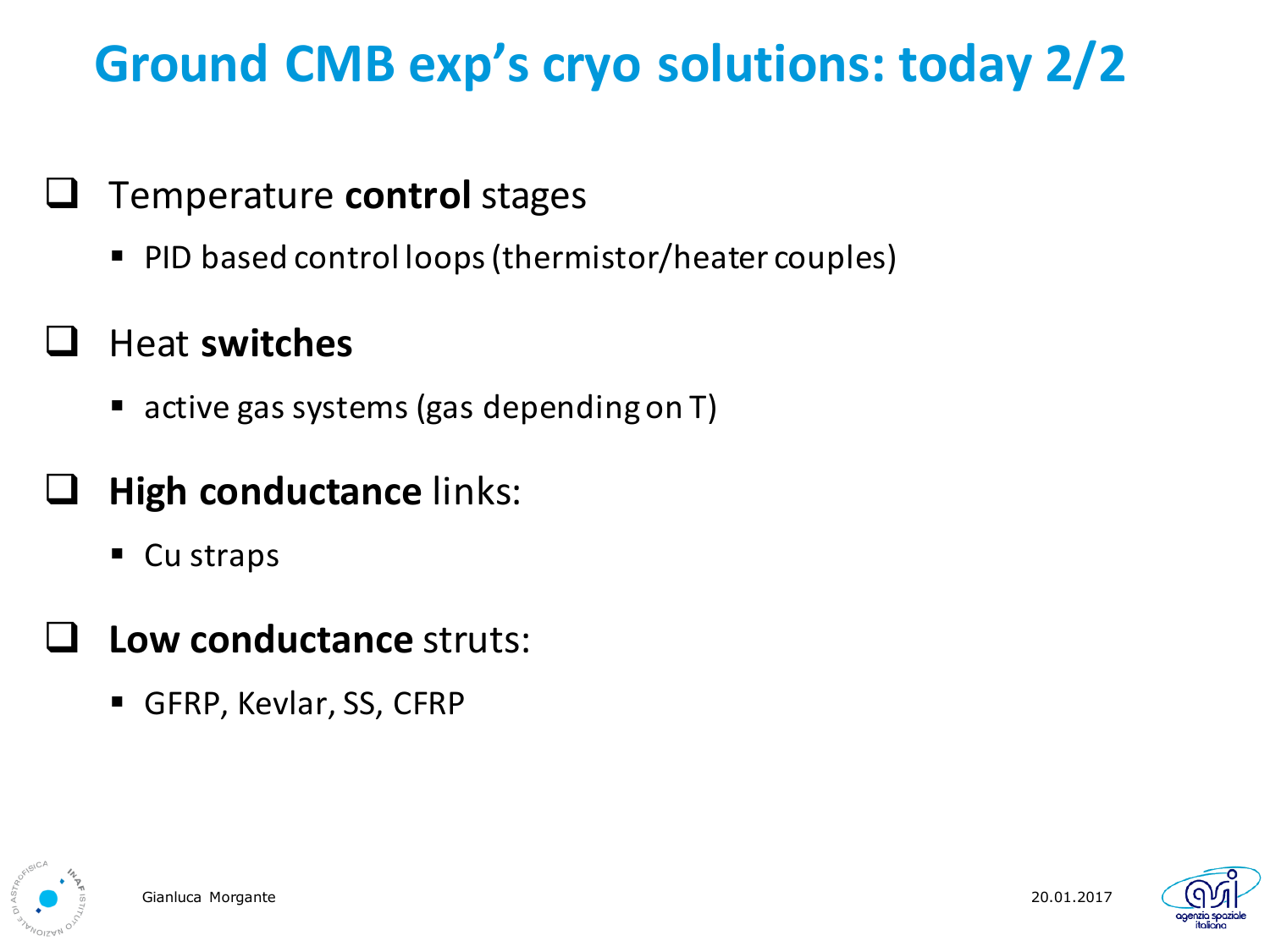### **Ground CMB exp's cryo solutions: tomorrow 1/3**

Potential **key** technologies/expertise for **next** CMB ground experiments

Present ground based experiment cryo-systems **design** is based on:

- Large budgets (power, mass, volume)
- Assumption of large margins
- Margin on margin  $\rightarrow$  **overdesign**
- Increasing performance demand (size of focal planes grows year by year) will lead to available **budgets reduction**, will become the limit to future experiments size

Cryo/thermal **system engineering** will be the key to **optimized** future instruments



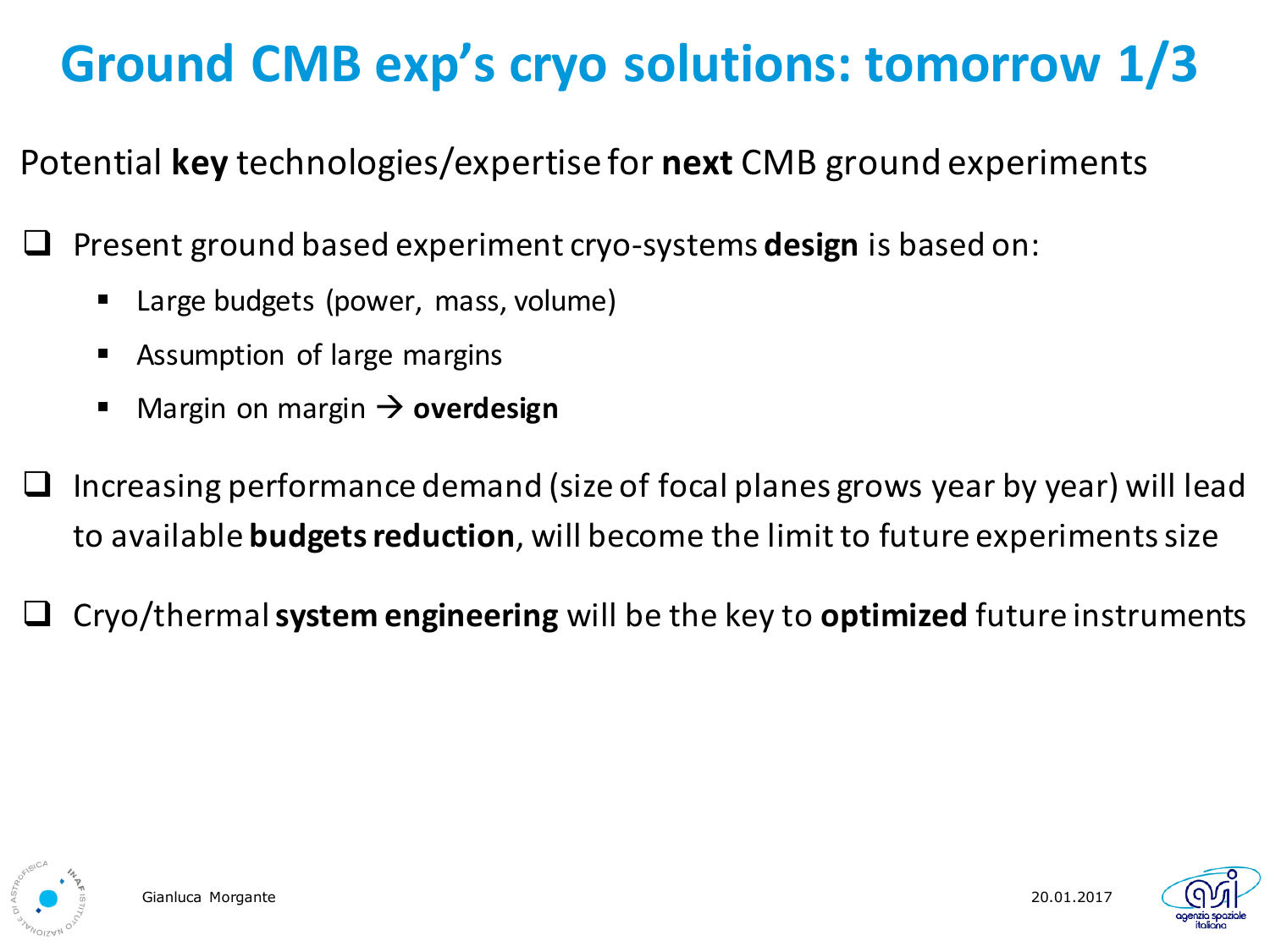## **Ground CMB exp's cryo solutions: tomorrow 2/3**

Potential **key** technologies/expertise for **next** CMB ground experiments

#### **Cooling above 1K**

- **100 4 K** range, dedicated to **coherent** HEMT-based receivers:
	- Optimized mechanical cryocoolers (industrial research)
		- Vibration control, efficiency (cooling power vs input power)
	- $H_2$  sorption JT, Ne sorption JT (research teams)
- 2 4 K range, typically used as pre-coolers for sub-K refrigerators:
	- Optimized Pulse Tubes (industrial research)
	- 2K  $3$ He JT, 4K  $4$ He JT (research teams)

#### **Cooling below 1K**

- **Optimized** <sup>3</sup>He or <sup>3</sup>He/<sup>4</sup>He **sorption** coolers (research teams)
	- Minimum T, duration, heat lift
- **Dilution** refrigeration (either off-the-shelf or custom made)
	- CC recent results, aimed to dedicated space applications, demonstrate the capabilities of motivated scientific teams working closely with industrial partners



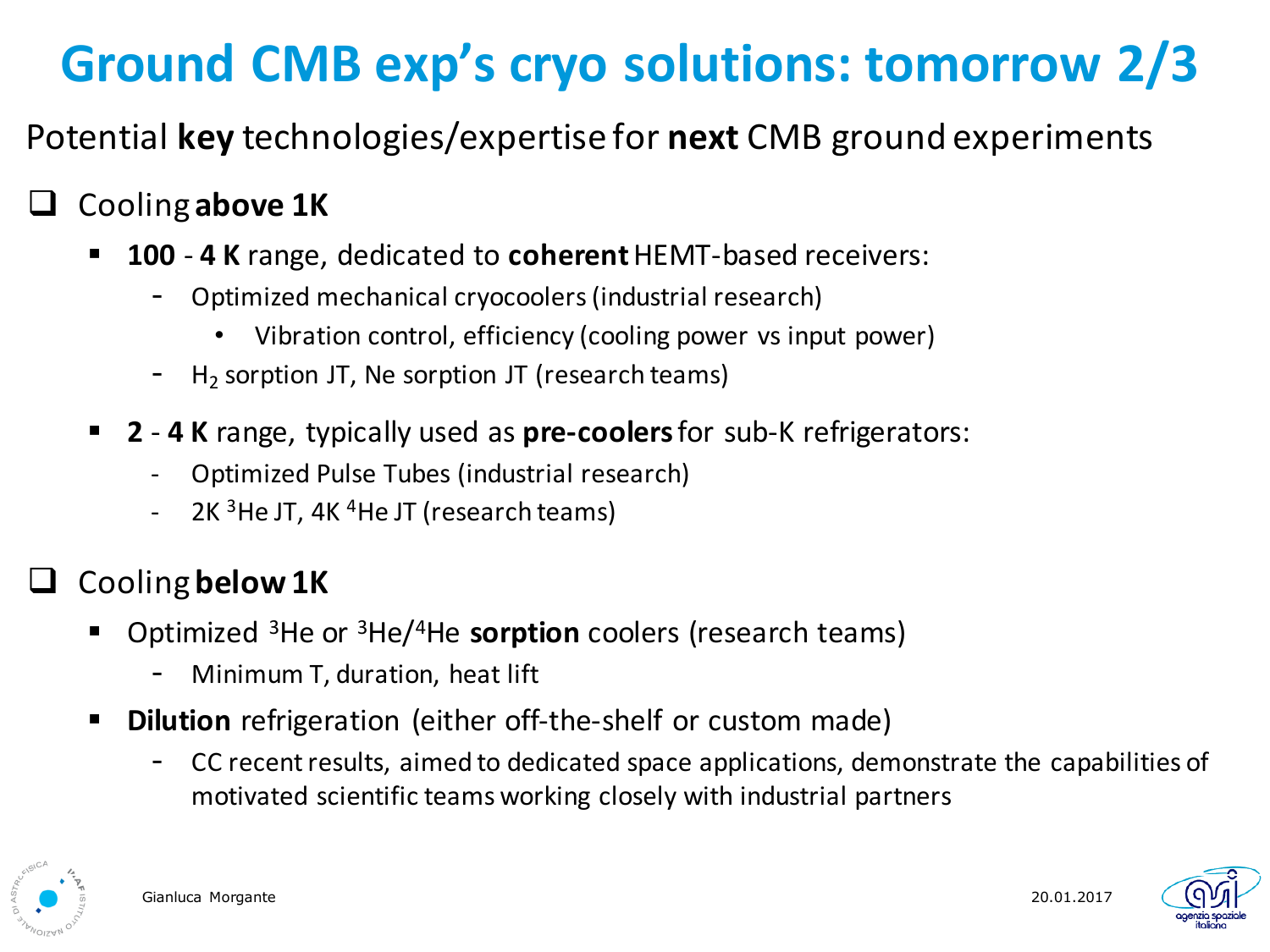### **Ground CMB exp's cryo solutions: tomorrow 3/3**

#### **Q** Temperature **control** stages

- Passive design (RC damping)
- New logics (fuzzy logic, swarm intelligence PID autotuning)

#### **J** Heat switches

- § Optimized active gas systems
- Shape memory material

#### **High conductance links:**

- Straps: Cu, Al purity and efficiency of braids
- Carbon based nanomaterials (graphene)

#### Low conductance struts:

- § CFRP (fibers orientation) below 50K
- § Polymers (Peek)
- Polimides (Vespel) below 10K
- Ceramics (Macor, Alumina) below 10K